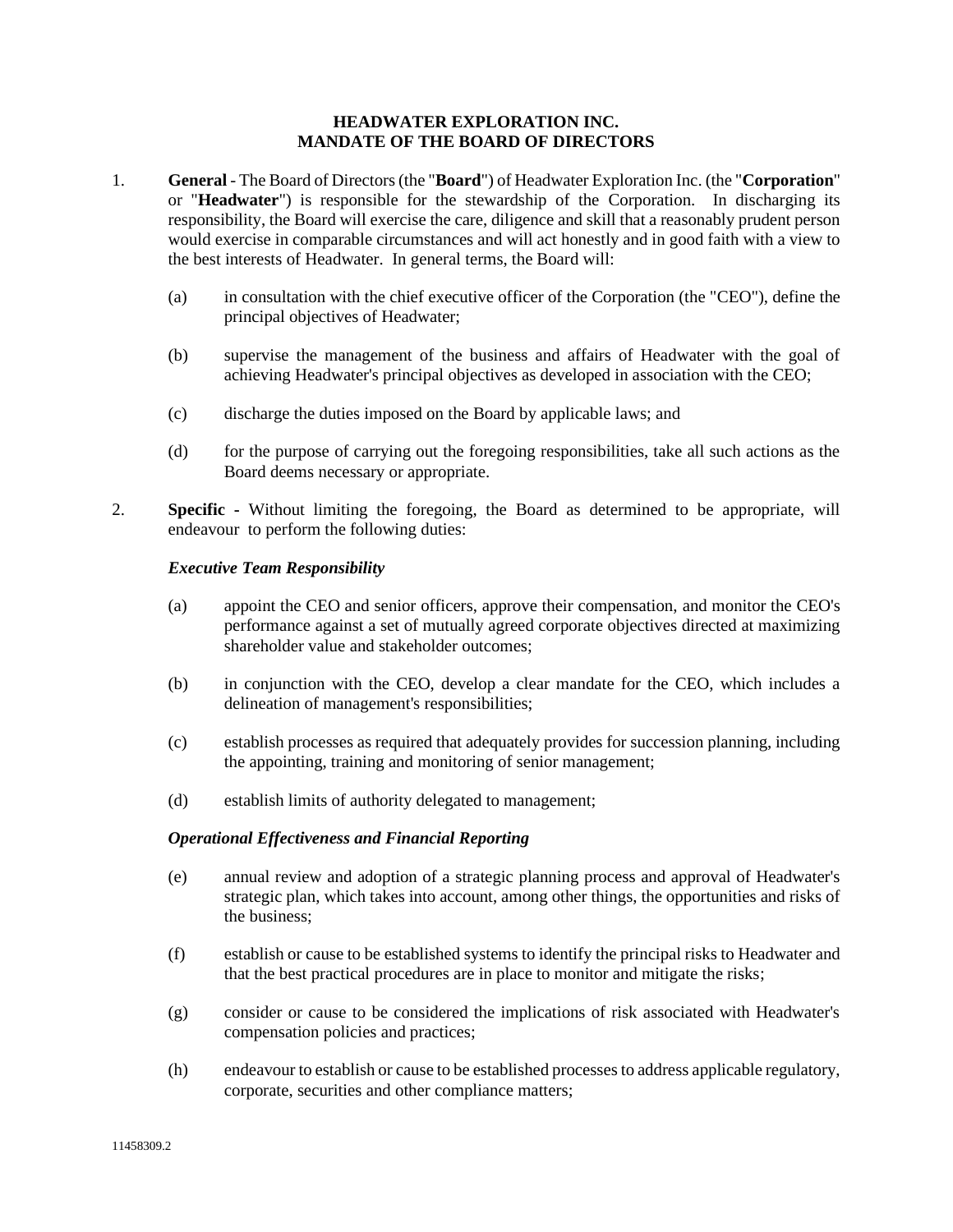- (i) establish or cause to be established an adequate system of internal control and management information systems;
- (j) establish or cause to be established due diligence processes and appropriate controls with respect to applicable certification requirements regarding Headwater's financial and other disclosure;
- (k) review and approve Headwater's financial statements and oversee Headwater's compliance with applicable audit, accounting and reporting requirements;
- (l) approve annual operating and capital budgets;
- (m) review and consider for approval all amendments or departures proposed by management from established strategy, capital and operating budgets;
- (n) review operating and financial performance results relative to established strategy, budgets and objectives;

## *Cyber Security*

(o) consider or cause to consider the technology and system risks associated with the Corporation's operations, including potential breakdown, invasion, virus, cyber-attack, cyber-fraud, security breach, and destruction or interruption of the Corporation's information technology systems by third parties or internal personnel and the associated potential data recovery mechanisms;

#### *Environmental, Health, Safety, Climate and Sustainability*

- (p) establish or cause to be established fundamental policies pertaining to environment, health and safety to minimize environmental, occupational health and safety and other risks to asset value and mitigate damage to or deterioration of asset value;
- (q) establish or cause to be established systems for regular review of the Corporation's performance relating to environment, health and safety matters and steps taken to remedy or mitigate environment, health and safety risks;
- (r) oversee the Corporation's policies, procedures, practises and strategies relating to social and climate related issues and other sustainability matters to ensure due consideration of risks, opportunities and potential performance improvement relating thereto;

#### *Integrity/Corporate Conduct*

- (s) establish a communications policy or policies to ensure that a system for corporate communications to all salient stakeholders exists, including processes for consistent, transparent, regular and timely public disclosure, and to facilitate feedback from stakeholders;
- (t) approve a Business Conduct & Ethics Practice for directors, officers and employees and monitor compliance with the Practice and approve any waivers of the Practice for officers and directors;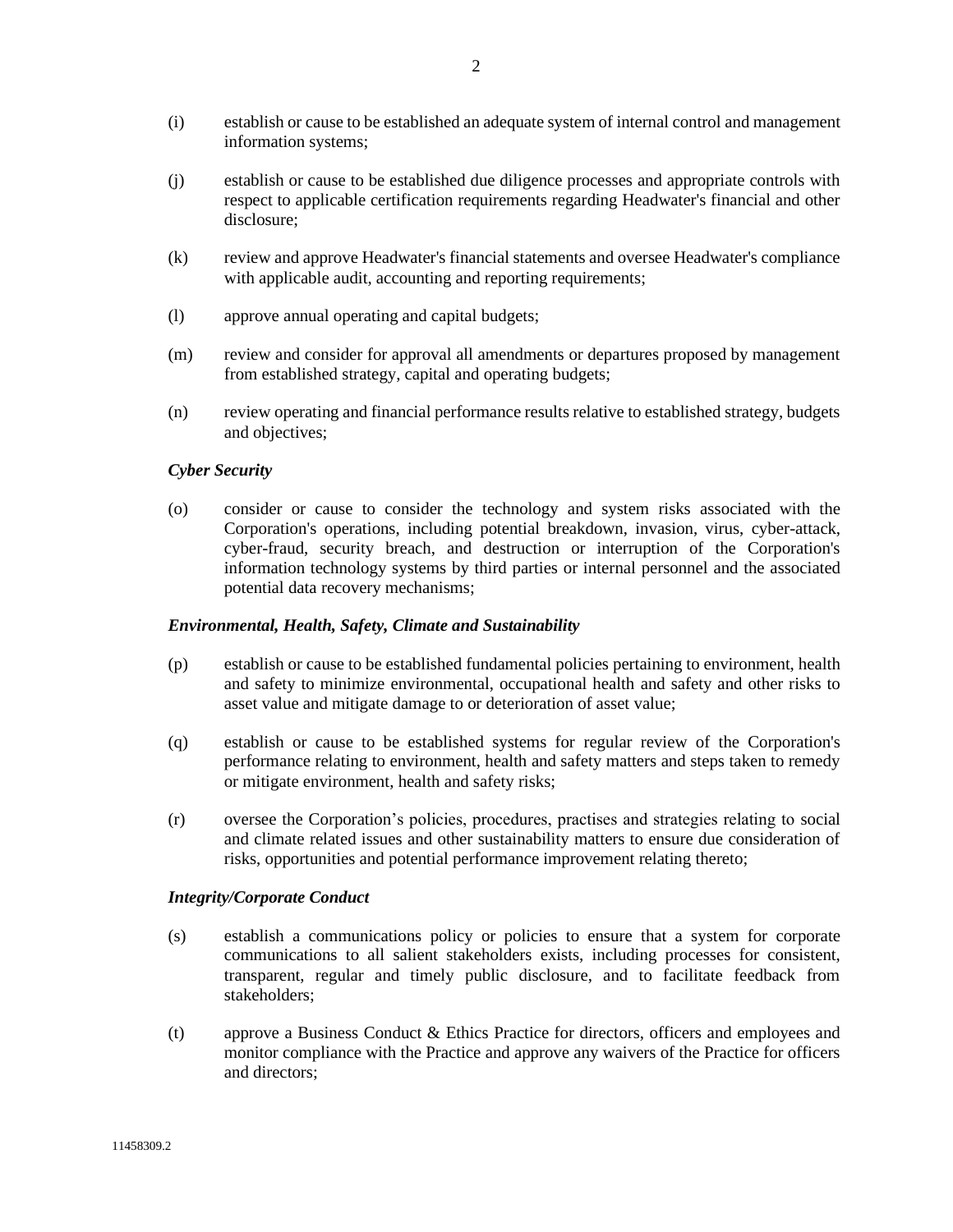(u) to the extent feasible, satisfy itself as to the integrity of the CEO and other executive officers of the Corporation and that the CEO and other executive officers create a culture of integrity throughout Headwater;

## *Board Process/Effectiveness*

- (v) endeavour to ensure that Board materials are distributed to directors in advance of regularly scheduled meetings to allow for sufficient review of the materials prior to the meeting;
- (w) engage in the process of determining Board member qualifications with the Corporate Governance and Sustainability Committee including ensuring that a majority of directors, including the Chair of the Board, qualify as independent directors pursuant to National Instrument 58-101 *Disclosure of Corporate Governance Practices* (as implemented by the Canadian Securities Administrators and as amended from time to time) and that the appropriate number of independent directors are on each committee of the Board as required under applicable securities rules and requirements;
- (x) approve the nomination of directors;
- (y) provide or cause to be provided a comprehensive orientation to each new director;
- (z) establish an appropriate system of corporate governance including practices to ensure the Board functions independently of management;
- (aa) establish appropriate practices for the regular evaluation of the effectiveness of the Board, its committees and its members;
- (bb) establish committees and approve their respective mandates and the limits of authority delegated to each committee;
- (cc) review and re-assess the adequacy of the mandate of the committees of the Board on a regular basis, but not less frequently than on an annual basis; and
- (dd) review the adequacy and form of the directors' compensation to ensure it realistically reflects the responsibilities and risks involved in being a director.
- 3. **Administrative Matters:** The following general provisions shall have application to the Board:
	- (a) the Board may delegate its duties to and receive reports and recommendations from any committee of the Board; and
	- (b) subject to terms of any corporate disclosure policy and other policies and procedures of Headwater, the Chair of the Board (if any and independent) or the Lead Independent Director (if any), when appropriate, will act as a liaison between stakeholders of Headwater and the Board (including independent members of the Board).
	- (c) a majority of Board members should be "independent" Directors as such term is defined in National Instrument 58-101 – *Disclosure of Corporate Governance Practices*;
	- (d) each director shall disclose any conflict of interest the director may have in relation to any material contract or material transaction or a proposed material contract or proposed